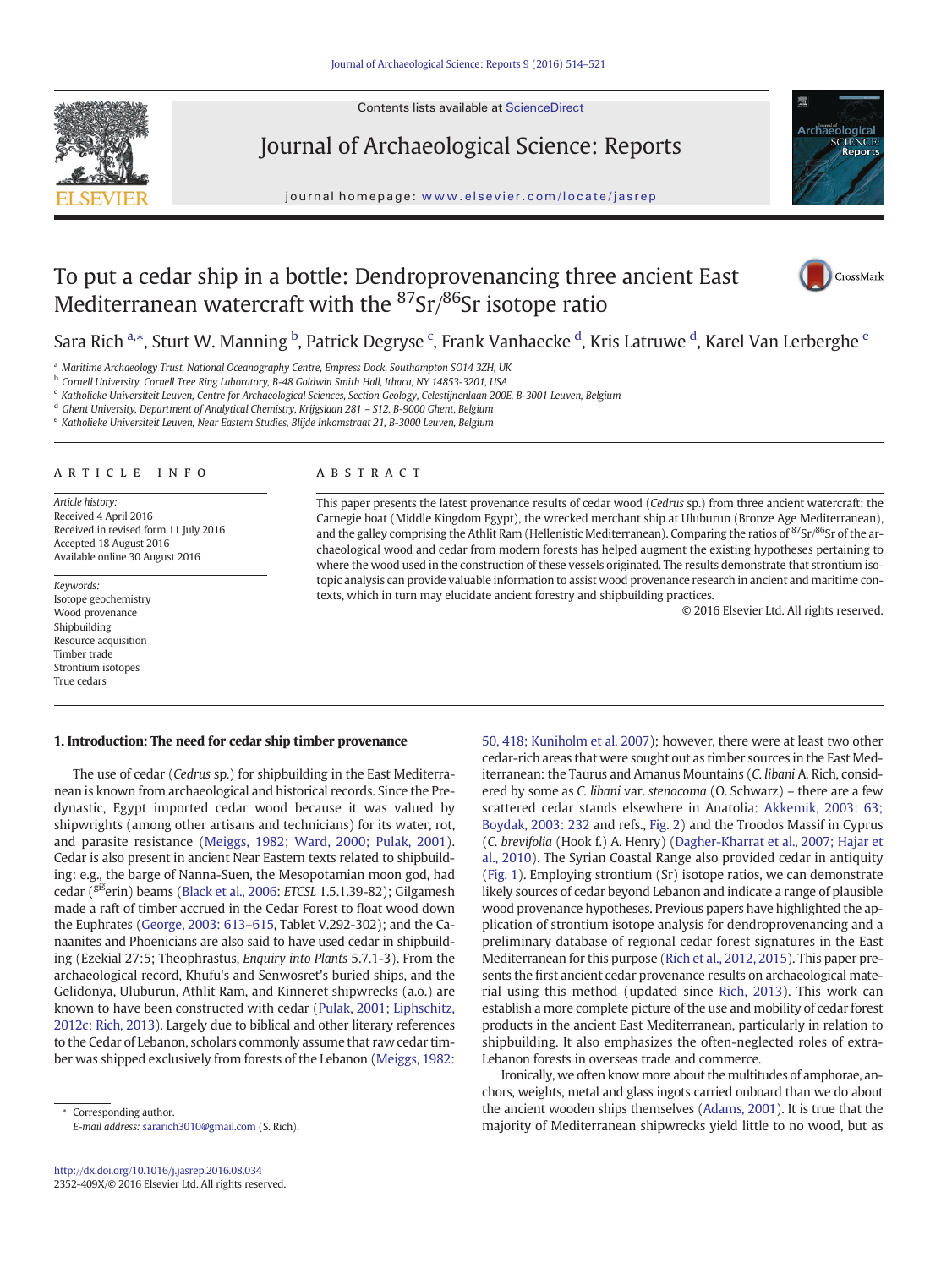<span id="page-1-0"></span>

Fig. 1. Map of the study area with cedar forest site locations (circles), findspots of relevant cedar ships (squares), and city names mentioned in the text (diamonds).

this pilot study hopefully demonstrates, even unassuming, splintery bits can produce valuable information on resource acquisition and the shipbuilding industry. However, problematic for dendroprovenance studies are the nuances of long-distance timber trade. Even if a piece of wood is provenanced back to its original forest, that does not necessarily mean that the entire boat was built at the nearest shipyard; it only indicates the origin of that piece of wood. In theory, the timber could have been transported to any number of distant shipyards and the vessel constructed there. However, other provenance studies performed on ancient ship timbers determined that Northern European shipyards relied most heavily on nearby oak forests, so the provenance of ship timbers was indicative of the approximate provenance of the ship [\(Daly, 2007a: 229, 236](#page-6-0)–237; [Daly, 2007b; Haneca and Daly, 2014;](#page-6-0) contra later reliance on Baltic timber exports: e.g., [Daly, 2008\)](#page-6-0). Furthermore, knowing the origin of even one piece of wood can be important, if not for rewriting history, at least as a step toward understanding why certain forests may have been preferred over others as sources for timber.

# 2. Material and methods: Using  $87$ Sr/ $86$ Sr to provenance timbers from three ancient cedar ships

Using strontium isotope determination (ratios of  $87$ Sr $/86$ Sr), we analyzed cedar wood from three well-known ancient vessels to help determine a plausible timber provenance hypothesis: Senwosret (also Senusret or Sesostris) III's Carnegie boat (Egyptian boat-burial, earliermid nineteenth century BC), the Uluburun (shipwrecked merchant vessel, presumably Syro-Palestinian, mid-late fourteenth century BC), and the Athlit Ram (wrecked Ptolemaic warship, late third or early second century BC) (Fig. 1). These remains make ideal comparisons because of their varying proposed origins and dates, and because each represents a different type of ship (mortuary, mercantile, or military, respectively). In all three cases, the provenance of the ship and/or its timber is either unknown or surmised based on historical, iconographical, or associative premises: wood from the Athlit Ram is tentatively provenanced to Ptolemaic Cyprus, as an iconographical study parallels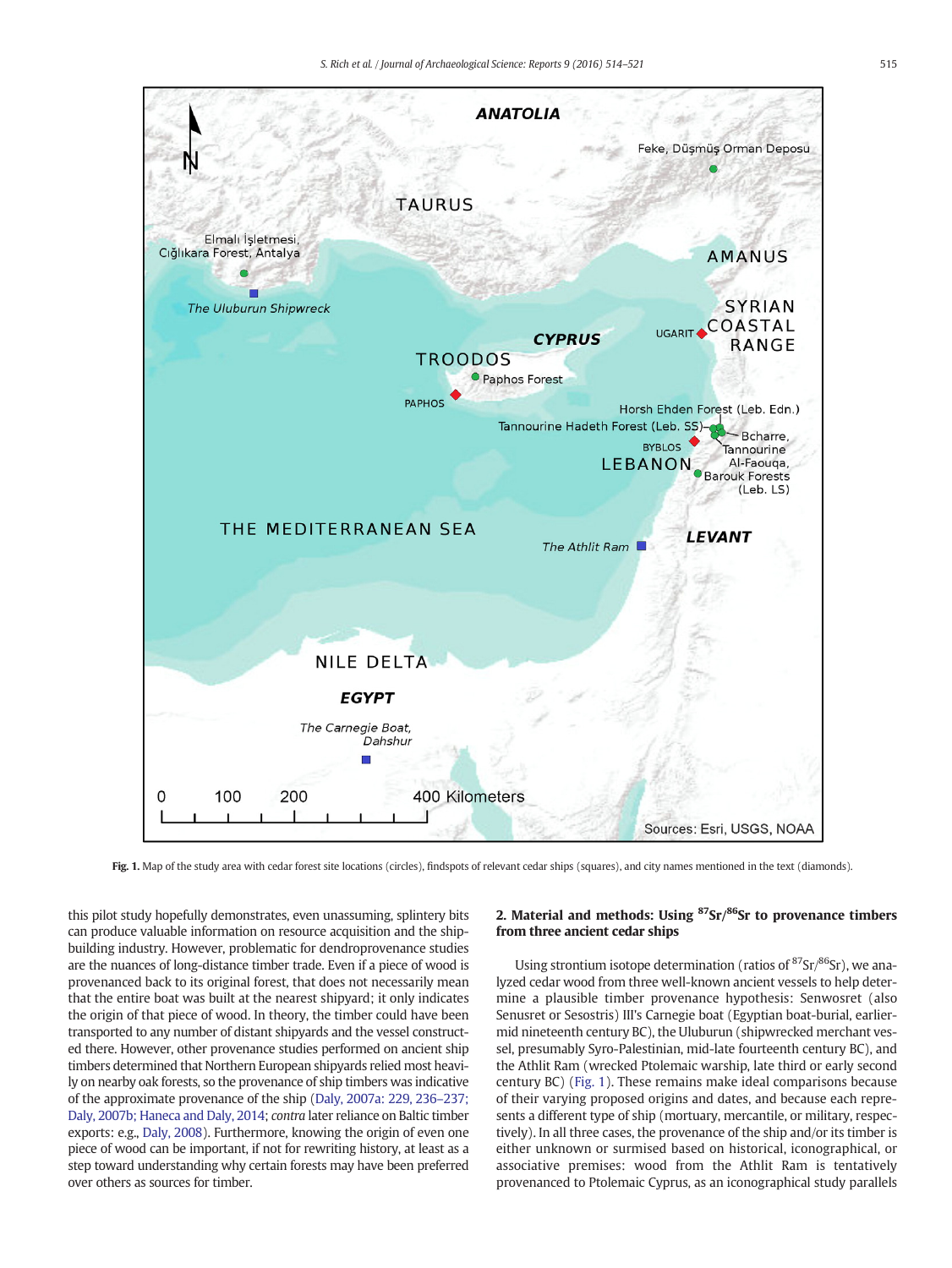<span id="page-2-0"></span>the symbols cast on the bronze ram with those found on coins ([Murray,](#page-6-0) [1991\)](#page-6-0); timber for Senwosret III's Carnegie boat, like other cedar wood from an Egyptian context, is presumed to have originated from a forest near Byblos, as later historical documentation refers to timber trade with that port city ([Fig. 1](#page-1-0); [Meiggs, 1982: 63](#page-6-0)–68); and the port of origin of the wrecked merchantman at Uluburun is currently thought to have been along the Carmel Coast based on petrographic analyses of the stone anchors and galley wares ([Goren, 2013; Pulak, 2008](#page-6-0)). Determining the provenance of the cedar wood from these ships would help illuminate possible relationships between the source groves sought for shipbuilding, and the ships themselves. Such relationships could be dependent on fluctuating socio-political factors and regional trade limitations, or on the vessel's function and religious associations with certain forests and/or particular ship genres ([Rich, 2013, 2016](#page-7-0)).

The method of strontium isotopic analysis works by comparing  $87$ Sr/ $86$ Sr ratios of archaeological timber samples to established regional  $87$ Sr $/86$ Sr signatures of living forests (Table 1; [Fig. 1](#page-1-0)). Trees absorb strontium from their local physical environment via soil and bedrock, but airborne and waterborne sources are equally important Sr contributors (summarized in [Bentley, 2006\)](#page-6-0). If these and other local geological and geographical contributing factors have remained relatively constant through the late Holocene, the 87Sr/86Sr ratio of archaeological wood can be compared to ratios determined for living forests to help determine the material's origin [\(Rich et al., 2012, 2015\)](#page-7-0). Some of the earliest work using this method of dendroprovenance was accomplished in the American southwest [\(Graustein and Armstrong, 1983; Gosz and Moore,](#page-6-0) [1989; Durand et al., 1999](#page-6-0)). [English et al. \(2001\)](#page-6-0) and [Reynolds et al.](#page-7-0) [\(2005\)](#page-7-0) provenanced archaeological timbers from Chaco Canyon, NM to their mountain sources by mapping <sup>87</sup>Sr/<sup>86</sup>Sr ratios in living groves, and matching them with results of the archaeological wood. For ship timbers specifically, previous provenance studies have been accomplished through dendrochronology ([Bridge, 2012\)](#page-6-0), but an absolute chronology must be available, as there is for Northern European oaks (Quercus sp.), and such a chronology does not yet exist for Cedrus sp. before the Medieval period [\(Rich et al., 2012; Manning et al., 2014](#page-7-0)). Palaeogenetic analysis of cpDNA from early-modern oak ship timbers may also be a useful provenance method, but degradation in ancient waterlogged woods could complicate cpDNA amplification [\(Speirs et](#page-7-0) [al., 2009; Deguilloux et al., 2004; Dumolin-Lapègue et al., 1999](#page-7-0); but see [Jiao et al., 2015\)](#page-6-0). Dendroarchaeological investigations have identified wood species found in boat assemblages and can suggest a range of distribution (from modern or assumed growth areas) common to all species ([Liphschitz, 2007; Liphschitz and Pulak, 2007/2008; Liphschitz,](#page-6-0) [2012a, b, c](#page-6-0)). This method can help narrow down possible sources but assumes that modern distributions are the same as in antiquity, a claim

### Table 1

|  | Summary of the of <sup>87</sup> Sr/ <sup>86</sup> Sr results of sampled cedar forest sites (Rich et al., 2015). |  |  |
|--|-----------------------------------------------------------------------------------------------------------------|--|--|
|--|-----------------------------------------------------------------------------------------------------------------|--|--|

| Location                                                   | No.            | Mean                                                                | Median          | Min.    | Max.    | Std. Dev.                                                                             | Std. Error |  |
|------------------------------------------------------------|----------------|---------------------------------------------------------------------|-----------------|---------|---------|---------------------------------------------------------------------------------------|------------|--|
| Cyprus: Pafos Forest, western Troodos                      |                |                                                                     |                 |         |         |                                                                                       |            |  |
| Cyprus                                                     | 13             | 0.70882                                                             | 0.70886         | 0.70832 | 0.70913 | 0.00027                                                                               | 0.00008    |  |
|                                                            |                | Turkey: Elmalı İşletmesi, Cığlıkara Forest, Antalya, central Taurus |                 |         |         |                                                                                       |            |  |
| Antalva                                                    | 10             |                                                                     | 0.70848 0.70848 | 0.70810 | 0.70894 | 0.00021                                                                               | 0.00007    |  |
|                                                            |                |                                                                     |                 |         |         | Turkey: Feke, Düşmüş Orman Deposu, eastern Taurus-northern Amanus                     |            |  |
| Feke <sup>a</sup>                                          | 5              | 0.71236                                                             | 0.71162         | 0.71106 | 0.71539 | 0.00173                                                                               | 0.00078    |  |
|                                                            |                |                                                                     |                 |         |         | Lebanon: Tannourine al-Faouqa, Barouk, Bcharre, the Lebanon $(LS = \text{limestone})$ |            |  |
| Leb IS                                                     | 6              | 0.70833                                                             | 0.70830         | 0.70824 | 0.70848 | 0.00009                                                                               | 0.00004    |  |
| Lebanon: Horsh-Ehden, the Lebanon                          |                |                                                                     |                 |         |         |                                                                                       |            |  |
| Leb. Edn                                                   | $\overline{4}$ | 0.70803                                                             | 0.70796         | 0.70769 | 0.70850 | 0.00034                                                                               | 0.00017    |  |
| Lebanon: Tannourine-Hadeth, the Lebanon $(SS = sandstone)$ |                |                                                                     |                 |         |         |                                                                                       |            |  |
| Leb. SS                                                    | 4              | 0.70881                                                             | 0.70881         | 0.70850 | 0.70911 | 0.00028                                                                               | 0.00014    |  |

<sup>a</sup> This site shows significantly higher results than the other sampled forest areas and does not align with any of the archaeological timbers analyzed here. To keep this anomaly from overshadowing the nuances of the other sites, it has been excluded from the graphs. which is better substantiated with palynological studies [\(Allevato et al.,](#page-6-0) [2009; Muller, 2005; Giachi et al., 2003](#page-6-0)). It also relies on degraded, archaeological samples being identified to the species level, a category that is not always agreed upon by taxonomists or even distinguishable by wood anatomical specialists ([Jagels et al., 1988; Kim, 1990;](#page-6-0) [Blanchette, 2000\)](#page-6-0). Naturally, the application of <sup>87</sup>Sr/<sup>86</sup>Sr isotopic analysis to dendroprovenance also comes with limitations: "It is only ever possible to disprove a source hypothesis, never to prove one" ([Pollard,](#page-7-0) [2011: 637](#page-7-0)). That is, a sample could feasibly match thousands of forest areas on a 'strontium map', but if a hypothesis suggests a source forest area and the strontium ratios clearly disagree, then the hypothesis should be re-opened for discussion. Like those described above, this method is most effective when used in conjunction with others, whether of a similar geochemical nature (rare earth elements, e.g.), biological, or historical/archaeological (as demonstrated below). New methods of dendroprovenance are being developed all the time, with organic chemical markers and other stable isotopes (e.g.,  $^{143}$ Nd/ $^{144}$ Nd) demonstrating great potential ([Traoré et al., 2016\)](#page-7-0); however, the caveats associated with Sr isotope analysis would apply equally to those methods.

We present here the latest results from six analyzed cedar forest areas in the East Mediterranean ([Rich et al., 2015\)](#page-7-0) in relation to 12 samples of timbers from three ancient watercraft. Because diagenetic and biostratinomic sources for Sr in archaeological wood is such a concern, all samples presented here were washed to remove precipitates (e.g., NaCl) before being analyzed via MC-ICP-MS at Ghent University's Department of Analytical Chemistry in accordance with the procedures for cedar digestion and Sr isolation detailed in [Rich et al., 2012](#page-7-0) (800– 801, [Tables 2, 3](#page-3-0); see also [Vanhaecke et al., 2009; Balcaen et al., 2010](#page-7-0)). As demonstrated below, sets of archaeological samples retrieved from the seabed differ significantly in their measured ratios of  $87$ Sr $/86$ Sr, and as such, these ratios are understood to reflect biogenic, not diagenetic, Sr (i.e., samples from different sites on the same seabed produced different results). Archaeological samples were provided by the Cornell Tree Ring Laboratory where wood identifications and dendrochronological analyses were conducted.

# 3. Results

# 3.1. The Carnegie boat

The first of the three ancient vessels to be examined is Egyptian Pharaoh Senwosret III's Carnegie Boat (early-mid nineteenth century BC: [Manning et al., 2014\)](#page-6-0), discovered at the pharaoh's funerary complex at Dahshur, Egypt ([Fig. 1](#page-1-0)) between 1894, when three other boat pits were discovered, and 1901, when Andrew Carnegie purchased this boat, identical to the other three. Core samples were taken at the Carnegie Museum (Pittsburgh, PA) in August 1988 ([Ward, 1984a, 1984b;](#page-7-0) [Patch and Haldane, 1990\)](#page-7-0).

Because strontium isotopic analysis is a destructive process, great care was taken to select and remove wood from cores with plenty of heartwood rings opposite the bark on the other side of the pith, or which could be split in half without damaging the core. Six samples were taken from five different cores, and a duplicate sample was taken from one core to demonstrate measurement and sample consis-tency ([Table 2\)](#page-3-0). The results form a tight grouping (mean 0.70781  $\pm$ 0.00002), which is a prerequisite for successful provenance.

The boat's narrow isotopic range falls within the lowest range of the sampled forests, the Lebanese site of Horsh-Ehden (Leb. Edn.; [Fig. 2](#page-4-0)). The similar median values suggest that these timbers from the Carnegie boat were cut in this forest area: compare 0.70781 for the Carnegie boat to 0.70796 for Leb. Edn. (Tables 1, 2). In part, this finding coincides with what is already suspected of Old and Middle Kingdom timber trade with the Levant. Multiple texts cite Byblos as the port where cedar wood was acquired, but these do not date earlier than the New Kingdom ([Meiggs,](#page-6-0) [1982: 65](#page-6-0)–66). So although it has long been surmised that Egyptian cedar imports came from the Lebanon, these results are the first direct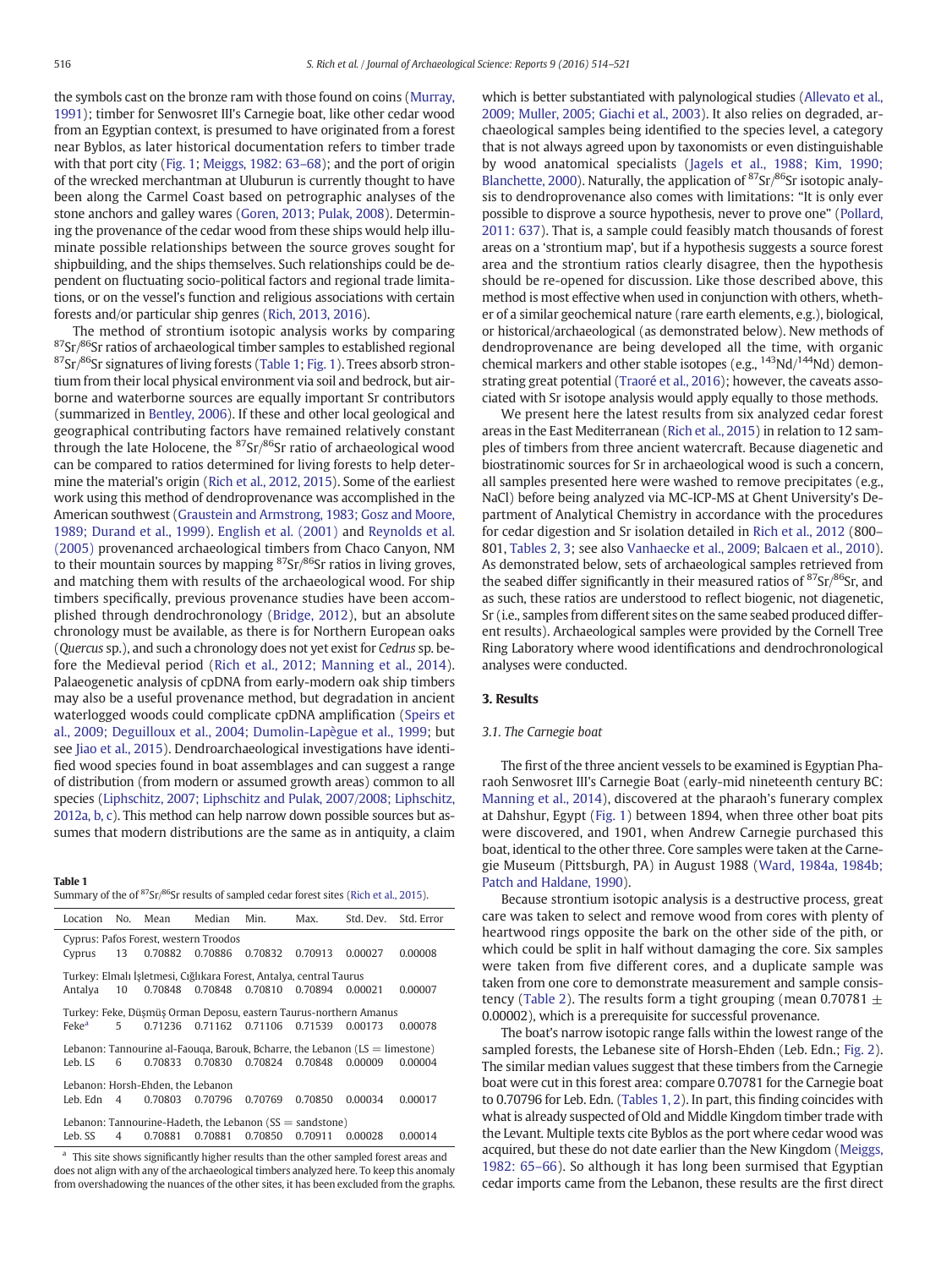#### <span id="page-3-0"></span>Table 2

Samples of the Carnegie boat and their <sup>87</sup>Sr/<sup>86</sup>Sr results with statistical summary.

| Sample ID        |         | No. rings measured |                                  | Sample location          |           | 2 <sub>s</sub> |
|------------------|---------|--------------------|----------------------------------|--------------------------|-----------|----------------|
| EG-PIT-09        | 59      |                    |                                  | Gunwale plank            |           | 0.00007        |
| EG-PIT-12 A      | 61      |                    |                                  | Strake, center port      |           | 0.00008        |
| EG-PIT-12 $A(2)$ | 61      |                    | Strake, center port              |                          |           | 0.00006        |
| EG-PIT-12C       | 212     |                    |                                  | Strake, center port      |           | 0.00007        |
| EG-PIT-14        | 76      |                    |                                  | Strake, center starboard |           | 0.00006        |
| EG-PIT-20        | 61      |                    | Central strake, stern<br>0.70782 |                          |           | 0.00006        |
| No. samples      | Mean    | Median             | Minimum                          | Maximum                  | Std. Dev. | Std. error     |
| 6                | 0.70781 | 0.70781            | 0.70778                          | 0.70784                  | 0.00002   | 0.00001        |

indication that Lebanese cedar was exported to Egypt as early as the Middle Kingdom. Considering the precise range and homogenous  $87$ Sr/ $86$ Sr signature of the Carnegie boat, further sampling including the other three Dahshur boats could determine if all timbers were derived from the same source forest.

# 3.2. The Uluburun shipwreck

The second set of ship timbers to be analyzed are from the hull and keel of the Uluburun shipwreck, which sank off the southern coast of Kaș Uluburun (Turkey), ca. 1330–1300 BCE ([Pulak, 2002; Manning et](#page-7-0) [al., 2009\)](#page-7-0) [\(Fig. 1\)](#page-1-0). The origin of this vessel has been a hot topic of debate since its discovery in 1982 (excavations beginning in 1984) because of the initial assumption of an Aegean origin based on the belief in a Mycenaean thalassocracy in the Late Bronze Age Mediterranean [\(Bass, 1986;](#page-6-0) [Pulak, 1988](#page-6-0)). Since then, the Syro-Palestinian coast and Cyprus have both been contenders, but the most recent examinations into its port of origin have used optical mineralogy on the stone anchors and ceramic fabrics from the assemblage, the overwhelming majority of which point to the Carmel coast [\(Goren, 2013: 57](#page-6-0)–60). This finding corresponds to the earlier evaluation of personal items belonging to the crew members, weight sets, and icons as all being indicative of a Canaanite origin for the ship ([Bass et al., 1989; Pulak, 1998](#page-6-0)). Its timbers, on the other hand, may still have come from further afield, particularly since the natural distribution of cedar does not extend that far south [\(Hajar et al., 2010\)](#page-6-0).

The Uluburun samples are all very similar, but when compared to the sampled cedar forest sites, the archaeological samples rest well above the five similar forests ([Fig. 3](#page-4-0)) and far below the site of Feke [\(Table 1](#page-2-0)). While the Uluburun's median value is 0.70922 (Table 3; note that many regions around the planet have a signature similar to this, not just seawater – see also [Section 2\)](#page-1-0), the maximum value for Cyprus is 0.70913, and for Tannourine-Hadeth 0.70911, while the minimum value for Feke is 0.71106 ([Table 1](#page-2-0)). When looking at the alignment, it is clear from the lack of overlap between the structural timbers and the forest areas sampled so far, that the Uluburun's ratios do not match any of these regions very closely [\(Fig. 3\)](#page-4-0). Because the archaeological samples are so uniform, it stands to reason that they should fit more snugly within a single site, as is the case with the Carnegie boat above. However, at least two other eligible forest areas have not yet been sampled: the south and central Amanus (Feke is located near the boundary of the Taurus and northern Amanus) and the Syrian Coastal Range [\(Fig. 1\)](#page-1-0). It seems likely, given the ship's probable origin from a southern Canaanite port and the fact that Ugarit was another of the most prominent port cities in the LBA, that the Syrian Coastal Range cedars should be a strong contender for the source of the ship's building material. This suggestion is in concurrence with observations that the overlapping distributions of the four tree species (C. libani, Tamarix sp., Quercus cerris, and Q. coccifera) associated with the Uluburun wood assemblage point to a locale between southeastern Turkey and Lebanon, but not Cyprus because Q. cerris does not grow on the island [\(Liphschitz and Pulak, 2007/2008: 74; Liphschitz, 2012c](#page-6-0)), although a close relative, Q. alnifolia does [\(Tsintides et al., 2002: 116](#page-7-0)–117; [Neophytou et al., 2007](#page-6-0)). Since the ship's isotope ratio results do not coincide with the investigated forests of Lebanon, Cyprus, or Turkey, cedar source areas from further north in the Levant should be evaluated. For the time being, the provenance of the Uluburun ship timbers continues to remain inconclusive, but the data provided here do not disprove the existing hypothesis of a north Levantine origin for the ship's timbers.

# 3.3. The Athlit ram

The third and final set of ship timbers analyzed in this study comprise the cedar wood from either the stem or ramming timber of the Athlit Ram, the only recovered part of a Ptolemaic warship that sank off the coast of Israel around the late third or early second century BC [\(Steffy, 1983; Casson et al., 1991,](#page-7-0) est. 204–164 BCE in [Murray, 1991](#page-6-0)) [\(Fig. 1](#page-1-0)). This wood was attached to the bow-end of the keel where it was encased inside the bronze ram and preserved underwater until its discovery in 1980. The vessel has been tentatively provenanced to Cyprus based on iconographical similarities between symbols from the bronze-cast ram and coinage from the region and period [\(Murray,](#page-6-0) [1991](#page-6-0)).

At 0.70891, the median/mean  ${}^{87}Sr/{}^{86}Sr$  value of Athlit Ram samples [\(Table 4\)](#page-5-0) is significantly lower than the narrow range of the Uluburun dataset (Table 3; again addressing concerns for seawater diagenesis in the Uluburun group). However, the overlap between Cyprus and Tannourine-Hadeth (Leb. SS) is problematic for the Athlit Ram because its range runs parallel to the upper end of the 25–75% range for both sites [\(Fig. 4\)](#page-5-0). The two forest areas have nearly identical median values, at 0.70886 for Cyprus and 0.70881 for Leb. SS, and registering just slightly lower than the Athlit Ram's median at 0.70891 ([Tables 1, 4\)](#page-2-0).

Table 3

Samples of the Uluburun shipwreck and their  ${}^{87}Sr/{}^{86}Sr$  results with statistical summary. No ring-width data is available for these samples.

| Sample ID                                          | No. rings measured      |         | Sample Location                                    |         | $87$ Sr $/86$ Sr value                   | 2s                                       |
|----------------------------------------------------|-------------------------|---------|----------------------------------------------------|---------|------------------------------------------|------------------------------------------|
| TU-KAS-6<br>TU-KAS-7<br>TU-KAS-10-2<br>TU-KAS-10-6 | 105<br>66<br>108<br>108 |         | Frame?<br>Keel<br>Dunnage/chock?<br>Dunnage/chock? |         | 0.70922<br>0.70919<br>0.70922<br>0.70923 | 0.00006<br>0.00008<br>0.00010<br>0.00010 |
| No. samples                                        | Mean                    | Median  | Minimum                                            | Maximum | Std. Dev.                                | Std. error                               |
| 3 <sup>a</sup>                                     | 0.70921                 | 0.70922 | 0.70919                                            | 0.70923 | 0.00002                                  | 0.00001                                  |

<sup>a</sup> TU-KAS-10-2 and TU-KAS-10-6 are two samples from the same timber and have been averaged to calculate the mean.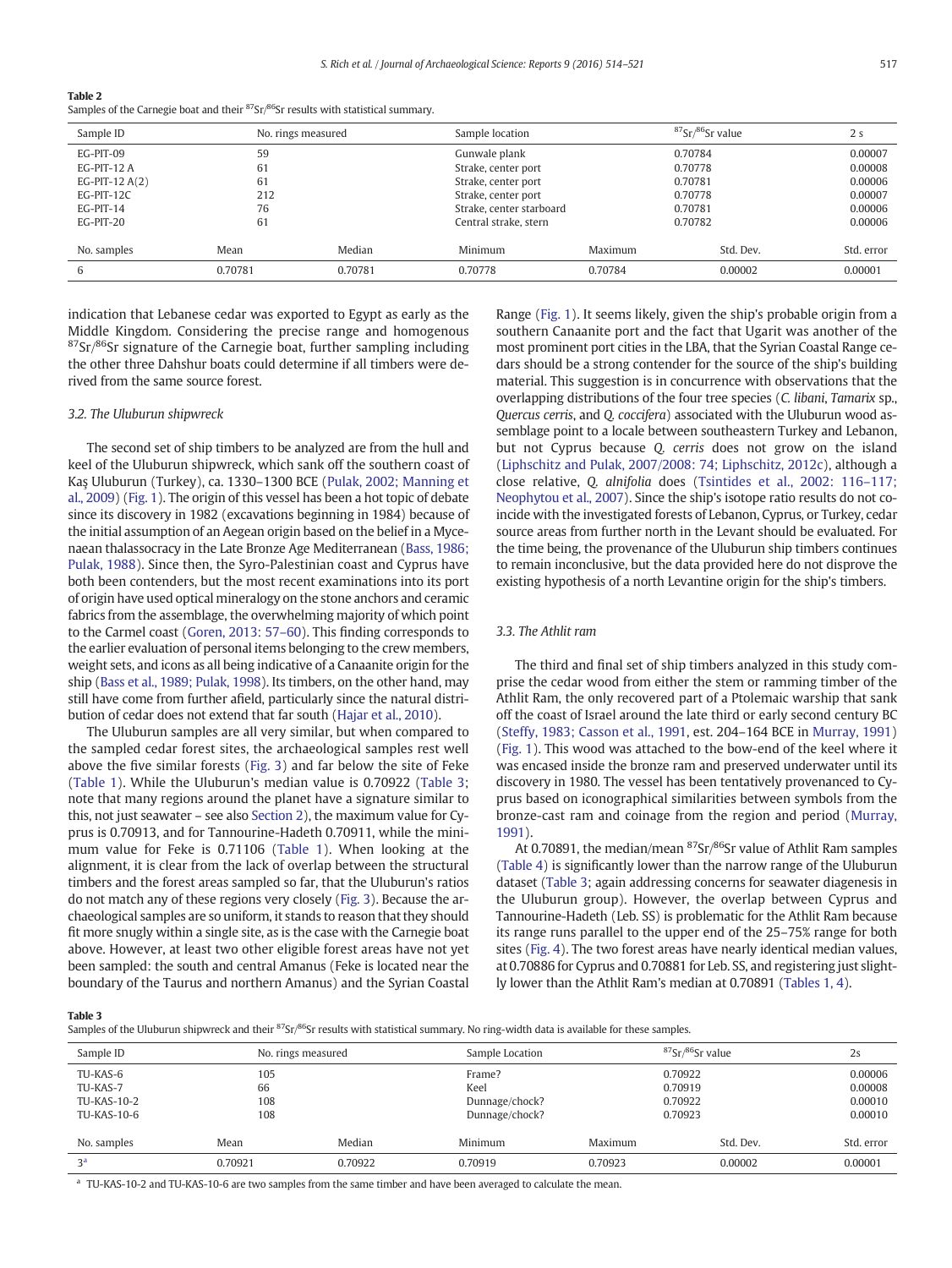<span id="page-4-0"></span>

Fig. 2. The <sup>87</sup>Sr/<sup>86</sup>Sr results of the six samples from the Carnegie boat align with the lower end of the anomalously low values for the Horsh-Ehden (Leb. Edn) cedar forest in northern Lebanon, suggesting that the wood from this boat may have originated from that forest. Outliers are determined using the Tukey 2-sided test, with a hinge distance factor (outlier coefficient) of 1.5 and a corresponding o.c. of 3 to identify extremes, of which there are none.

This is a case where other factors must be employed to make a clearer distinction between the two possible source areas. The other bow timbers were identified as elm (Ulmus sp.) for the chock and nosing timber; red pine (Pinus sp.) for the planks, keel, and wales; and live (evergreen) oak (Quercus sp.) for the tenons and tenon pegs [\(Steffy, 1991:](#page-7-0) [17\)](#page-7-0). Although Steffy does not identify the ram's timbers beyond the genus, [Liphschitz \(2012b\)](#page-6-0) provides identifications to the species level: U. campestris, P. nigra, and Q. coccifera. As with the Uluburun assemblage, she points to a region of origin between southeastern Turkey and Lebanon, citing the lack of Q. coccifera and U. campestris on Cyprus. However, Q. coccifera does grow on Cyprus, and U. campestris is synonymous with U. minor, a subspecies of which is U. canescens, which also grows on Cyprus [\(Melville, 1957; Collin, 2002; Tsintides et](#page-6-0) [al., 2002: 115, 122; Neophytou et al., 2007\)](#page-6-0). Of the  ${}^{87}Sr/{}^{86}Sr$  data available, the southeast Turkish area is quite distinct from the Athlit Ram sample (and all ship samples in this paper) – and so appears an unlikely



Fig. 3. The Uluburun <sup>87</sup>Sr/<sup>86</sup>Sr results rest well above the ranges for the western Troodos forest area on Cyprus and Tannourine-Hadeth (Leb. SS) in Lebanon. Ruling out all six forest areas so far sampled (also see Feke, [Table 1](#page-2-0)), the lack of a match may support the hypothesis that the ship originated in the northern Levant, in the unsampled areas of the Syrian Coastal Range or Amanus.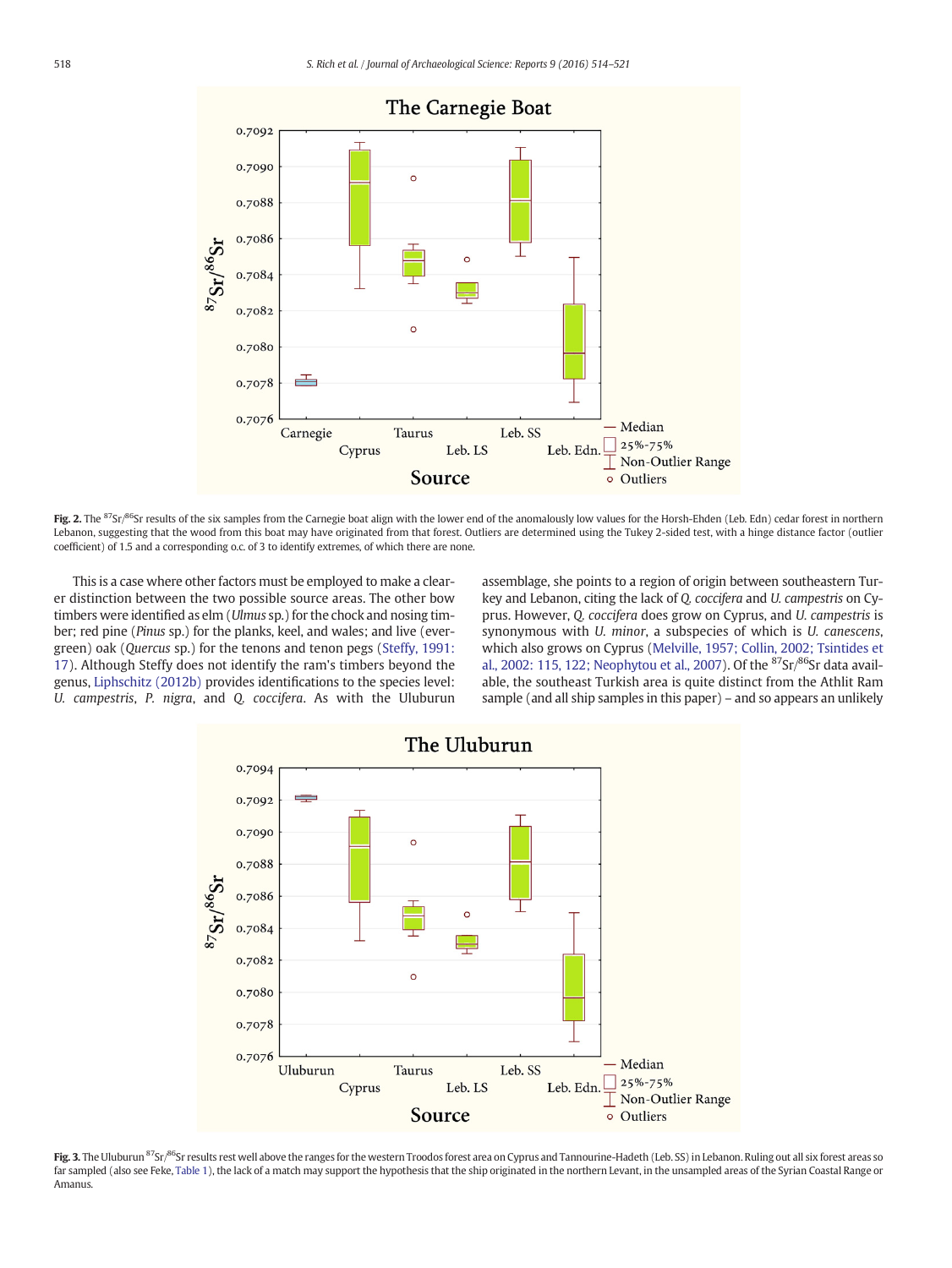# <span id="page-5-0"></span>Table 4

Samples of the Athlit Ram shipwreck and their  $87$ Sr $/86$ Sr results with statistical summary.

| Sample ID            | No. rings measured |         | Sample location                                  |                    | $87$ Sr $/86$ Sr value |                    |
|----------------------|--------------------|---------|--------------------------------------------------|--------------------|------------------------|--------------------|
| IS-RAM-1<br>IS-RAM-2 | 182<br>182         |         | Ramming timber or stem<br>Ramming timber or stem | 0.70894<br>0.70889 |                        | 0.00008<br>0.00010 |
| No. samples          | Mean               | Median  | Minimum                                          | Maximum            | Std. Dev.              | Std. error         |
| 2 (from same timber) | 0.70891            | 0.70891 | 0.70889                                          | 0.70894            | 0.00003                | 0.00002            |

provenance (see Feke in [Table 1](#page-2-0); cf. Table 4). Given the dendroarchaeological and isotopic evidence, Cyprus cannot be ruled out as a possible origin. Therefore, our findings are potentially consistent with [Murray's \(1991\)](#page-6-0) iconography- and numismatics-based hypothesis of a Cypriot origin for the ship. With Paphos having been a major shipyard of the Ptolemaic period, this hypothesis resonates historically and geographically as well ([Fig. 1\)](#page-1-0).

# 4. Discussion

The results of the  ${}^{87}Sr/{}^{86}Sr$  analyses lead to the following conclusions based on the existing data: 1) Senwosret III's Carnegie boat timbers align only (and well) with the Lebanese forest of Horsh-Ehden ([Fig.](#page-4-0) [2](#page-4-0)); the Uluburun shipwreck's timbers are not represented by any of the six regional and forest signatures compiled so far ([Fig. 3;](#page-4-0) [Table 1](#page-2-0)); and 3) the Athlit Ram's cedar timber is narrowed down to two cedar forest areas, the western Troodos in Cyprus and Tannourine Hadeth (Leb. SS) in Lebanon (Fig. 4).

It comes as no great surprise that the Carnegie boat timbers likely came from the Lebanon; however, this is the first clear indication that such exchanges took place as early as the Middle Kingdom. Furthermore, the strong association between timber samples and the Horsh-Ehden forest suggest that with further sampling in this area, a relatively clear Byblos-region signature could emerge. Under these circumstances, it would be of great interest to analyze and compare samples from the Carnegie's three sister boats housed at Chicago's Field Museum (1) and the Cairo Museum (2) [\(Creasman, 2010\)](#page-6-0).

Given the thirty-year period of debate over the ship's origin, it is perhaps not surprising that the results for the Uluburun timbers are inconclusive. However, by using the process of elimination, we can suggest a possible origin in the Syrian Coastal Range or south-central Amanus [\(Fig. 1](#page-1-0)). Dendroarchaeological ([Liphschitz and Pulak, 2007/2008: 74](#page-6-0)) investigations have also suggested a north Levantine origin, and it seems reasonable that the mountains nearest Ugarit, one of the LBA's most prominent ports, may have provided the ship's timbers. It could have either been built there (as some ceramics and a couple of the anchors also come from Ugarit [\(Goren, 2013: 58](#page-6-0)–59)), or the lumber may have been transported to a shipyard elsewhere to be constructed, perhaps along the Carmel Coast. Having a clearer idea of the timbers' origin helps us to better understand which and how forests were used to supply Syro-Palestinian merchant ships, as well as the various motivating factors behind timber acquisition.

Finally, the Athlit Ram's stem or ramming timber aligns with forest areas on Cyprus and at Tannourine-Hadeth in Lebanon. Although a dendroarchaeological investigation excluded Cyprus on the basis of the Ram's wood assemblage and stated species distribution [\(Liphschitz, 2012c: 96\)](#page-6-0), these conclusions should be reconsidered in light of the presence of Q. coccifera and U. minor on Cyprus. The iconographical study of the bronze ram suggests a Ptolemaic Cypriot origin for the ship [\(Murray, 1991](#page-6-0)), and the dendroarchaeological and historical evidence along with the current isotopic study also support the possibility of Cyprus as the origin of the ship's timbers. Pliny the Elder (Natural History 16.203) recounts Demetrius of Macedon felling a record tall cedar in Cyprus for the main-mast of a warship, and Arrian (Anabasis



Fig. 4. The <sup>87</sup>Sr/<sup>86</sup>Sr results for the Athlit Ram align with the upper edge of Cyprus and Tannourine-Hadeth (Leb. SS), suggesting one of those forests as a possible origin of the ram's cedar wood; this potentially supports Murray's hypothesis that the ship was Cypriot ([Murray, 1991](#page-6-0)).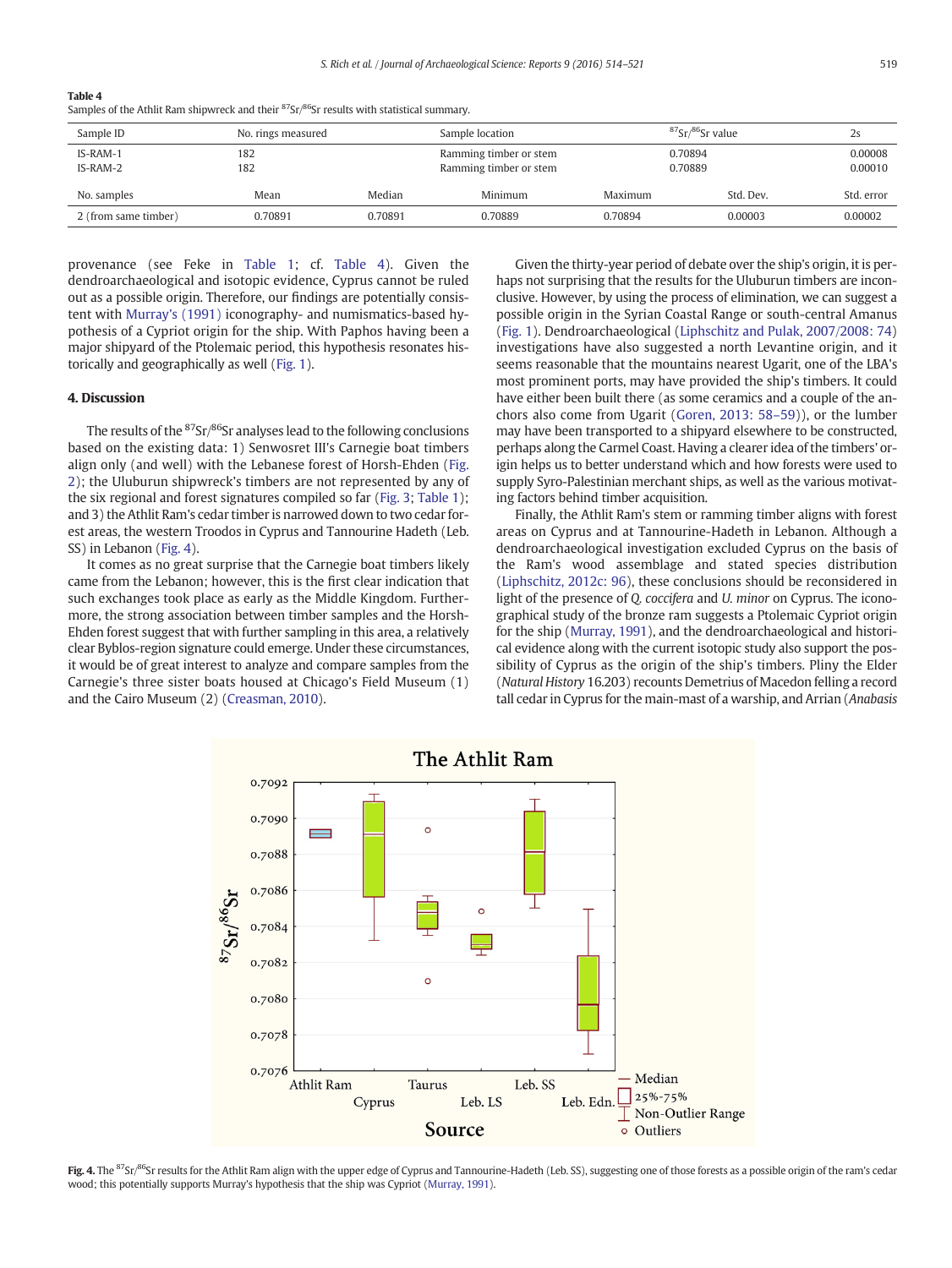<span id="page-6-0"></span>Alexandri 11.21.8–22.2) credits the Cypriots with building the quinqueremes used in the siege of Tyre, so the island's role in naval shipbuilding during the Ptolemaic period merits further attention (Hauben, 1987).

# 5. Conclusions

Our results show the potential for  ${}^{87}Sr/{}^{86}Sr$  analysis to contribute to East Mediterranean cedar wood provenance. Further sampling of cedar forests across the region will strengthen the existing reference dataset to enable better provenance discrimination. Results may then give credence to or contradict hypotheses of cedar artifact origin. In turn, modified hypotheses may provide some clarity to questions surrounding timber acquisition, management, and trade, among others. Although the limitations of sampling deforested areas are noted (as trees respond to Sr contributors other than just substrate and cannot be accurately estimated using geology maps alone: [Rich et al., 2012, 2015; Bentley,](#page-7-0) [2006: 148](#page-7-0)–153), one method of increasing the dataset to include previously forested areas is to analyze securely provenanced historic cedar artifacts. In this way, archaeological wood samples may be correlated, not just with forests living today, but with those flourishing in the past as well.

# Acknowledgements

This project has been supported by the Cornell Tree Ring Laboratory and the Department of Classics at Cornell University, and the Centre for Archaeological Sciences at KU Leuven. Research support was also provided by the Central Africa Museum's Laboratory of Wood Biology and Xylarium in Tervuren; the IAP VII Project: Greater Mesopotamia, Research of its Environment and History; and ForSEAdiscovery (Marie Curie Actions Programme PITN-2013-GA607545). Special thanks to the Belgian-American Educational Foundation and the Flemish Government's Departement Onderwijs en Vorming for financial support.

# References

- Adams, J., 2001. [Ships and boats as archaeological source material. World Archaeol. 32,](http://refhub.elsevier.com/S2352-409X(16)30492-8/rf0005) 292–[310.](http://refhub.elsevier.com/S2352-409X(16)30492-8/rf0005)
- Akkemik, Ü., 2003. Tree rings of Cedrus libani [at the northern boundary of its natural dis](http://refhub.elsevier.com/S2352-409X(16)30492-8/rf0010)[tribution. IAWA J. 24, 63](http://refhub.elsevier.com/S2352-409X(16)30492-8/rf0010)–73.
- Allevato, E., Russo Ermolli, E., de Pasquale, G., 2009. [Woodland exploitation and Roman](http://refhub.elsevier.com/S2352-409X(16)30492-8/rf0015) [shipbuilding: preliminary data from the shipwreck Napoli C \(Naples, Italy\).](http://refhub.elsevier.com/S2352-409X(16)30492-8/rf0015) [Méditeranée 112, 33](http://refhub.elsevier.com/S2352-409X(16)30492-8/rf0015)–42.
- Balcaen, L., Moens, L., Vanhaecke, F., 2010. [Determination of isotope ratios of metals \(and](http://refhub.elsevier.com/S2352-409X(16)30492-8/rf0020) [metalloids\) by means of inductively coupled plasma-mass spectrometry for](http://refhub.elsevier.com/S2352-409X(16)30492-8/rf0020) [provenancing purposes: a review. Spectrochim. Acta B At. Spectrosc. 65, 769](http://refhub.elsevier.com/S2352-409X(16)30492-8/rf0020)–786.
- Bass, G.F., 1986. [A Bronze Age shipwreck at Ulu Burun \(Ka](http://refhub.elsevier.com/S2352-409X(16)30492-8/rf0025)ş): 1984 campaign. Am. [J. Archaeol. 90, 269](http://refhub.elsevier.com/S2352-409X(16)30492-8/rf0025)–296.
- Bass, G.F., Pulak, C., Collon, D., Weinstein, J., 1989. [The Bronze Age shipwreck at Ulu](http://refhub.elsevier.com/S2352-409X(16)30492-8/rf0030) [Burun: 1986 campaign. Am. J. Archaeol. 93, 1](http://refhub.elsevier.com/S2352-409X(16)30492-8/rf0030)–29.
- Bentley, R.A., 2006. [Strontium isotopes from the Earth to the archaeological skeleton: a re](http://refhub.elsevier.com/S2352-409X(16)30492-8/rf0035)[view. J. Archaeol. Method Theory 13, 135](http://refhub.elsevier.com/S2352-409X(16)30492-8/rf0035)–187.
- Black, J.A., Cunningham, G., Ebeling, J., Flückiger-Hawker, E., Robson, E., Taylor, J., Zólyomi, G., 2006. The electronic text corpus of Sumerian literature. Available at: [http://etcsl.](http://etcsl.orinst.ox.ac.uk) [orinst.ox.ac.uk](http://etcsl.orinst.ox.ac.uk) (accessed 11 July 2016).
- Blanchette, R.A., 2000. [A review of microbial deterioration found in archaeological wood](http://refhub.elsevier.com/S2352-409X(16)30492-8/rf0045) [from different environments. Int. Biodeterior. Biodegrad. 46, 189](http://refhub.elsevier.com/S2352-409X(16)30492-8/rf0045)–204.
- Boydak, M., 2003. [Regeneration of Lebanon cedar \(](http://refhub.elsevier.com/S2352-409X(16)30492-8/rf0050)Cedrus libani A. Rich.) on karstic lands [in Turkey. For. Ecol. Manag. 178, 231](http://refhub.elsevier.com/S2352-409X(16)30492-8/rf0050)–243.
- Bridge, M., 2012. [Locating the origins of wood resources: a review of](http://refhub.elsevier.com/S2352-409X(16)30492-8/rf0055) [dendroprovenancing. J. Archaeol. Sci. 39, 2828](http://refhub.elsevier.com/S2352-409X(16)30492-8/rf0055)–2834.
- Casson, L., Steffy, J.R., Linder, E., 1991. [The Athlit Ram \(Nautical Archaeology Series 3\).](http://refhub.elsevier.com/S2352-409X(16)30492-8/rf0060) [Texas A&M University Press, College Station.](http://refhub.elsevier.com/S2352-409X(16)30492-8/rf0060)
- Collin, E., 2002. [Strategies and guidelines for the conservation of the genetic resources for](http://refhub.elsevier.com/S2352-409X(16)30492-8/rf0065) Ulmus [spp. In: Turok, J., Eriksson, G., Russel, K., Borelli, S. \(Eds.\), Noble Hardwoods](http://refhub.elsevier.com/S2352-409X(16)30492-8/rf0065) [Network: Report of the Fourth Meeting, 4](http://refhub.elsevier.com/S2352-409X(16)30492-8/rf0065)–6 September 1999, Gmunden, Austria, and the Fifth Meeting, 17–[19 May 2001, Blessington, Ireland. International Plant Ge](http://refhub.elsevier.com/S2352-409X(16)30492-8/rf0065)[netic Resources Institute, Rome, pp. 50](http://refhub.elsevier.com/S2352-409X(16)30492-8/rf0065)–67.
- Creasman, P.P., 2010. [A further investigation of the Cairo Dahshur boats. J. Egypt.](http://refhub.elsevier.com/S2352-409X(16)30492-8/rf0070) [Archaeol. 96, 101](http://refhub.elsevier.com/S2352-409X(16)30492-8/rf0070)–125.
- Dagher-Kharrat, M.B., Mariette, S., Lefèvre, F., Fady, B., Grenier-de March, G., Plomion, C., Savouré, A., 2007. [Geographical diversity and genetic relationships among](http://refhub.elsevier.com/S2352-409X(16)30492-8/rf0075) Cedrus [species estimated by AFLP. Tree Genet. Genomes 3, 275](http://refhub.elsevier.com/S2352-409X(16)30492-8/rf0075)–285.
- Daly, A., 2007a. Timber, trade and tree-rings: a dendrochronological analysis of structural oak timber in Northern Europe, c. CE 1000 to c. CE 1650. Unpublished PhD dissertation, University of Southern Denmark.
- Daly, A., 2007b. [The Karschau Ship, Schleswig-Holstein: dendrochronological results and](http://refhub.elsevier.com/S2352-409X(16)30492-8/rf0080) [timber provenance. Int. J. Naut. Archaeol. 36, 155](http://refhub.elsevier.com/S2352-409X(16)30492-8/rf0080)–166.
- Daly, A., 2008. The Bøle Ship, Skien, Norway [research history, dendrochronology and](http://refhub.elsevier.com/S2352-409X(16)30492-8/rf0085) [provenance. Int. J. Naut. Archaeol. 37, 153](http://refhub.elsevier.com/S2352-409X(16)30492-8/rf0085)–170.
- Deguilloux, M.-F., Pemonge, M.-H., Petit, R.J., 2004. [DNA-based control of oak wood geo](http://refhub.elsevier.com/S2352-409X(16)30492-8/rf0090)[graphic origin in the context of the cooperage industry. Ann. For. Sci. 61, 97](http://refhub.elsevier.com/S2352-409X(16)30492-8/rf0090)–104.
- Dumolin-Lapègue, S., Pemonge, M.-H., Gielly, L., Taberlet, P., Petit, R.J., 1999. Amplifi[cation](http://refhub.elsevier.com/S2352-409X(16)30492-8/rf0095) [of oak DNA from ancient and modern wood. Mol. Ecol. 8, 2137](http://refhub.elsevier.com/S2352-409X(16)30492-8/rf0095)–2140.
- Durand, S.R., Shelley, P.H., Antweiler, R.C., Taylor, H.E., 1999. [Trees, chemistry, and prehis](http://refhub.elsevier.com/S2352-409X(16)30492-8/rf0100)[tory in the American southwest. J. Archaeol. Sci. 26, 185](http://refhub.elsevier.com/S2352-409X(16)30492-8/rf0100)–203.
- English, N.B., Betancourt, J.L., Dean, J.S., Quade, J., 2001. [Strontium isotopes reveal distant](http://refhub.elsevier.com/S2352-409X(16)30492-8/rf0105) [sources of architectural timber in Chaco Canyon, New Mexico. Proc. Natl. Acad. Sci. U.](http://refhub.elsevier.com/S2352-409X(16)30492-8/rf0105) [S. A. 98, 11891](http://refhub.elsevier.com/S2352-409X(16)30492-8/rf0105)–11896.
- George, A.R., 2003. [The Babylonian Gilgamesh Epic: Introduction, Critical Edition and Cu](http://refhub.elsevier.com/S2352-409X(16)30492-8/rf0110)[neiform Texts. Oxford University Press, Oxford](http://refhub.elsevier.com/S2352-409X(16)30492-8/rf0110).
- Giachi, G., Lazzeri, S., Mariotti Lippi, M., Macchioni, N., Paci, S., 2003. [The wood of](http://refhub.elsevier.com/S2352-409X(16)30492-8/rf0115) "C" and "F" [Roman ships found in the ancient harbour of Pisa \(Tuscany, Italy\): the utilization](http://refhub.elsevier.com/S2352-409X(16)30492-8/rf0115) [of different timbers and the probable geographical area which supplied them. J. Cult.](http://refhub.elsevier.com/S2352-409X(16)30492-8/rf0115) [Herit. 4, 269](http://refhub.elsevier.com/S2352-409X(16)30492-8/rf0115)–283.
- Goren, Y., 2013. [International exchange during the late second millennium B.C.:](http://refhub.elsevier.com/S2352-409X(16)30492-8/rf0120) microarchaeological study of fi[nds from the Uluburun ship. In: Aruz, J., Graff, S.B.,](http://refhub.elsevier.com/S2352-409X(16)30492-8/rf0120) [Rakic, Y. \(Eds.\), Cultures in Contact. From Mesopotamia to the Mediterranean in](http://refhub.elsevier.com/S2352-409X(16)30492-8/rf0120) [the Second Millennium B.C.Metropolitan Museum of Art, New York, pp. 57](http://refhub.elsevier.com/S2352-409X(16)30492-8/rf0120)–61
- Gosz, J.R., Moore, D.I., 1989. [Strontium isotope studies of atmospheric inputs to forested](http://refhub.elsevier.com/S2352-409X(16)30492-8/rf0125) [watersheds in New Mexico. Biogeochemistry 8, 115](http://refhub.elsevier.com/S2352-409X(16)30492-8/rf0125)–134.
- Graustein, W.C., Armstrong, R.L., 1983. [The use of strontium-87/strontium-86 ratios to](http://refhub.elsevier.com/S2352-409X(16)30492-8/rf0130) [measure atmospheric transport into forested watersheds. Science 219, 289](http://refhub.elsevier.com/S2352-409X(16)30492-8/rf0130)–292.
- Hajar, L., François, L., Khater, C., Jomaa, I., Déqué, M., Cheddadi, R., 2010. [Cedrus libani](http://refhub.elsevier.com/S2352-409X(16)30492-8/rf0135) (A. [Rich\) distribution in Lebanon: past, present and future. C. R. Biol. 333, 622](http://refhub.elsevier.com/S2352-409X(16)30492-8/rf0135)–630.
- Haneca, K., Daly, A., 2014. [Tree-rings, timbers and trees: a dendrochronological survey of](http://refhub.elsevier.com/S2352-409X(16)30492-8/rf0140) [the 14th-century cog, Doel 1. Int. J. Naut. Archaeol. 43, 87](http://refhub.elsevier.com/S2352-409X(16)30492-8/rf0140)–102.
- Hauben, H., 1987. [Cyprus and the ptolemaic navy. Report of the Department of Antiquities](http://refhub.elsevier.com/S2352-409X(16)30492-8/rf0145) [Cyprus 1997, pp. 213](http://refhub.elsevier.com/S2352-409X(16)30492-8/rf0145)–226.
- Jagels, R., Seifert, B., Shottafer, J.E., Wolfhagen, J.L., Carlisle, J.D., 1988. [Analysis of wet-site](http://refhub.elsevier.com/S2352-409X(16)30492-8/rf0150) [archaeological wood samples. For. Prod. J. 38, 33](http://refhub.elsevier.com/S2352-409X(16)30492-8/rf0150)–38.
- Jiao, L., Liu, X., Jiang, X., Yin, Y., 2015. Extraction and amplification of DNA from aged and archaeological Populus euphratica wood for species identification. Holzforschung http://dx.doi.org[/10.1515/hf-2014-0224.](http://dx.doi.org/10.1515/hf-2014-0224)
- Kim, Y.S., 1990. [Chemical characteristics of waterlogged archaeological wood.](http://refhub.elsevier.com/S2352-409X(16)30492-8/rf0160) [Holzforschung 44, 169](http://refhub.elsevier.com/S2352-409X(16)30492-8/rf0160)–172.
- Kuniholm, P.I., Griggs, C.B., Newton, M.W., 2007. [Evidence for Early Timber Trade in the](http://refhub.elsevier.com/S2352-409X(16)30492-8/rf2000) [Mediterranean. In: Belke, K., Kislinger, E., Külzer, A., Stassinopoulou, M.A. \(Eds.\),](http://refhub.elsevier.com/S2352-409X(16)30492-8/rf2000) [Byzantina Mediterranea: Festschrift für Johannes Koder zum 65. Geburtstag. Böhlau](http://refhub.elsevier.com/S2352-409X(16)30492-8/rf2000) [Verlag, Vienna, pp. 365](http://refhub.elsevier.com/S2352-409X(16)30492-8/rf2000)–385.
- Liphschitz, N., 2007. [Timber in Ancient Israel: Dendroarchaeology and Dendrochronology.](http://refhub.elsevier.com/S2352-409X(16)30492-8/rf0170) [Institute of Archaeology, Tel Aviv University, Tel Aviv.](http://refhub.elsevier.com/S2352-409X(16)30492-8/rf0170)
- Liphschitz, N., 2012a. [Dendroarchaeology of shipwrecks in Israel. Bocconea 24, 95](http://refhub.elsevier.com/S2352-409X(16)30492-8/rf0175)–104.
- Liphschitz, N., 2012b. [Dendroarchaeological studies of shipwrecks along the Mediterra](http://refhub.elsevier.com/S2352-409X(16)30492-8/rf0180)[nean coast of Israel. In: Efe, R., Ozturk, M., Ghazanfar, S. \(Eds.\), Environment and Ecol](http://refhub.elsevier.com/S2352-409X(16)30492-8/rf0180)[ogy in the Mediterranean Region. Cambridge Scholars Publishing, Newcastle upon](http://refhub.elsevier.com/S2352-409X(16)30492-8/rf0180) [Tyne, pp. 1](http://refhub.elsevier.com/S2352-409X(16)30492-8/rf0180)–12.
- Liphschitz, N., 2012c. The use of Cedrus libani [\(Cedar of Lebanon\) as a construction timber](http://refhub.elsevier.com/S2352-409X(16)30492-8/rf0185) for ships as evident from timber identifi[cation of shipwrecks in the East Mediterra](http://refhub.elsevier.com/S2352-409X(16)30492-8/rf0185)[nean. Skyllis Z. Unterwasserarchaeologie 12, 94](http://refhub.elsevier.com/S2352-409X(16)30492-8/rf0185)–98.
- Liphschitz, N., Pulak, C., 2007/2008. [Wood species used in ancient shipbuilding in Turkey:](http://refhub.elsevier.com/S2352-409X(16)30492-8/rf0190) [evidence from dendroarchaeological studies. Skyllis Z. Unterwasserarchaeologie 8,](http://refhub.elsevier.com/S2352-409X(16)30492-8/rf0190) [74](http://refhub.elsevier.com/S2352-409X(16)30492-8/rf0190)–83.
- Manning, S.W., Pulak, C., Kromer, B., Talamo, S., Bronk Ramsey, C., Dee, M., 2009. [Absolute](http://refhub.elsevier.com/S2352-409X(16)30492-8/rf0195) [Age of the Uluburun shipwreck: a key Late Bronze Age time-capsule for the East Med](http://refhub.elsevier.com/S2352-409X(16)30492-8/rf0195)[iterranean. In: Manning, S.W., Bruce, M.J. \(Eds.\), Tree-rings, Kings and Old World Ar](http://refhub.elsevier.com/S2352-409X(16)30492-8/rf0195)[chaeology and Environment: Papers Presented in Honor of Peter Ian Kuniholm.](http://refhub.elsevier.com/S2352-409X(16)30492-8/rf0195) [Oxbow Books, Oxford, pp. 163](http://refhub.elsevier.com/S2352-409X(16)30492-8/rf0195)–187.
- Manning, S.W., Dee, M.W., Wild, E.M., Bronk Ramsey, C., Bandy, K., Creasman, P.P., Griggs, C.B., Pearson, C.L., Shortland, A.J., Steier, P., 2014. [High-precision](http://refhub.elsevier.com/S2352-409X(16)30492-8/rf0200) [dendro-14C dating of](http://refhub.elsevier.com/S2352-409X(16)30492-8/rf0200) [two cedar wood sequences from First Intermediate Period and Middle Kingdom](http://refhub.elsevier.com/S2352-409X(16)30492-8/rf0200) [Egypt](http://refhub.elsevier.com/S2352-409X(16)30492-8/rf0200) [and](http://refhub.elsevier.com/S2352-409X(16)30492-8/rf0200) [a](http://refhub.elsevier.com/S2352-409X(16)30492-8/rf0200) [small](http://refhub.elsevier.com/S2352-409X(16)30492-8/rf0200) [regional](http://refhub.elsevier.com/S2352-409X(16)30492-8/rf0200) [climate-related](http://refhub.elsevier.com/S2352-409X(16)30492-8/rf0200) <sup>14</sup>[C divergence. J. Archaeol. Sci. 46,](http://refhub.elsevier.com/S2352-409X(16)30492-8/rf0200) 401–[416.](http://refhub.elsevier.com/S2352-409X(16)30492-8/rf0200)
- Meiggs, R., 1982. [Trees and Timber in the Ancient Mediterranean World. Oxford Univer](http://refhub.elsevier.com/S2352-409X(16)30492-8/rf0205)[sity Press, Oxford](http://refhub.elsevier.com/S2352-409X(16)30492-8/rf0205).
- Melville, R., 1957. Ulmus canescens[: an eastern Mediterranean elm. Kew Bull. 12, 499](http://refhub.elsevier.com/S2352-409X(16)30492-8/rf0210)–502. Muller, S.D., 2005. [Palynological study of Antique shipwrecks from the western Mediter](http://refhub.elsevier.com/S2352-409X(16)30492-8/rf0215)[ranean Sea, France. J. Archaeol. Sci. 31, 343](http://refhub.elsevier.com/S2352-409X(16)30492-8/rf0215)–349.
- Murray, W., 1991. [The provenience and the date: the evidence of the symbols. In: Casson,](http://refhub.elsevier.com/S2352-409X(16)30492-8/rf0220) [L., Steffy, J.R., Linder, E. \(Eds.\), The Athlit Ram \(Nautical Archaeology Series 3\). Texas](http://refhub.elsevier.com/S2352-409X(16)30492-8/rf0220) [A&M University Press, College Station, pp. 51](http://refhub.elsevier.com/S2352-409X(16)30492-8/rf0220)–67.
- Neophytou, Ch., Palli, G., Dounavi, A., Aravanopoulos, F.A., 2007. [Morphological differenti](http://refhub.elsevier.com/S2352-409X(16)30492-8/rf0225)[ation and hybridization between](http://refhub.elsevier.com/S2352-409X(16)30492-8/rf0225) Quercus alnifolia Poech and Quercus coccifera L. [\(Fagaceae\) in Cyprus. Silvae Genet. 56, 271](http://refhub.elsevier.com/S2352-409X(16)30492-8/rf0225)–277.
- Patch, D.C., Haldane, C.W., 1990. [The Pharaoh's Boat at the Carnegie. The Carnegie Muse](http://refhub.elsevier.com/S2352-409X(16)30492-8/rf0230)[um of Natural History, Pittsburgh, PA](http://refhub.elsevier.com/S2352-409X(16)30492-8/rf0230).